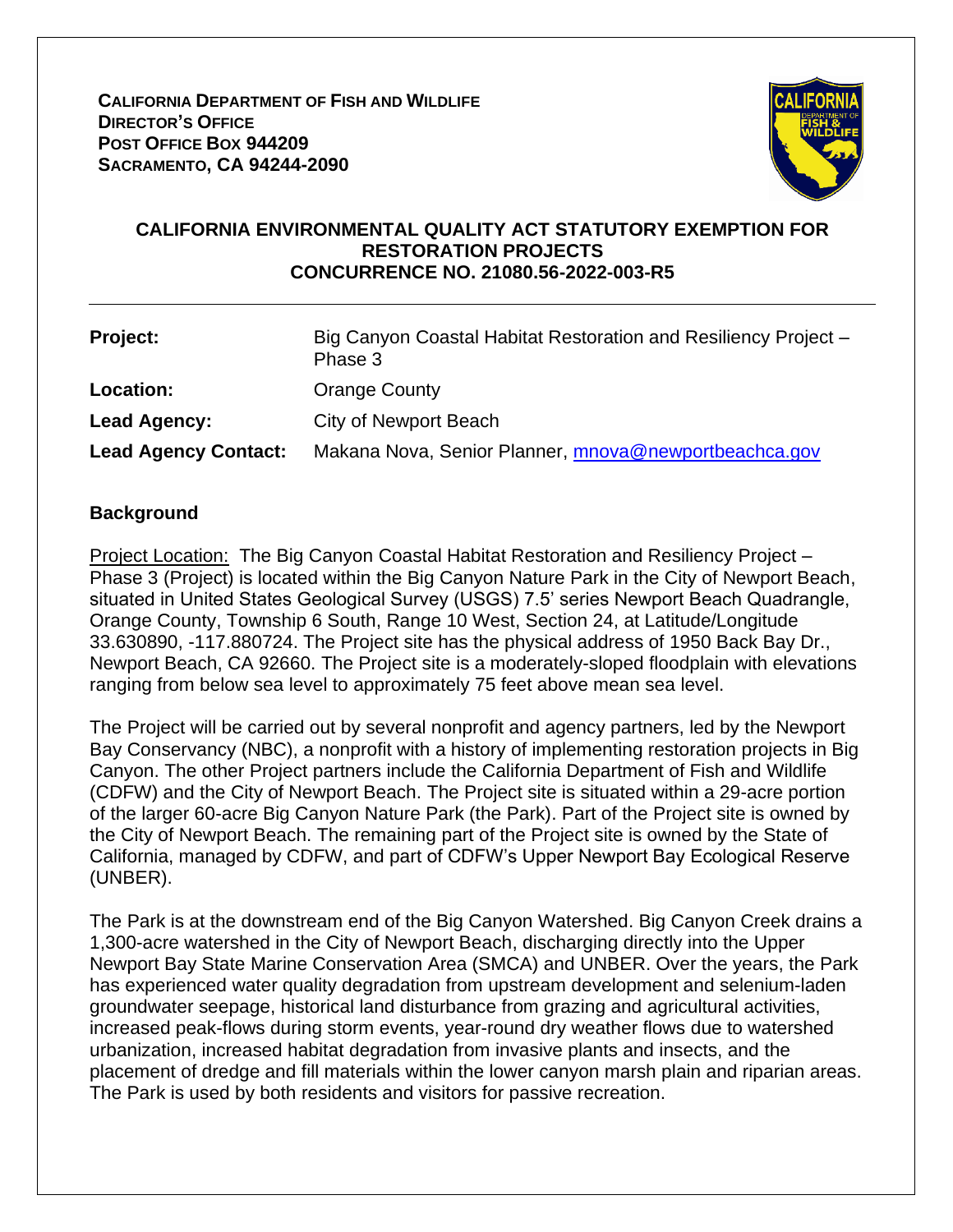Project Description: The Project will restore approximately 14.3 acres of salt marsh and transitional wetlands and will include additional measures to benefit California native fish and wildlife (Restoration Area). The Project will create a diverse mosaic of coastal habitats in areas that are currently dominated by monotypic stand of emergent freshwater vegetation on the southern portion of the Restoration Area and thick groves of invasive vegetation on the northern portion of the Restoration Area. These two areas are separated by a human-made berm that will be removed to create an integrated and diverse assemblage of habitats that transitions from a restored riparian corridor and alkaline marsh to an intertidal salt marsh habitat. Within these areas, the invasive plants and native plants impacted by an infestation of polyphagous shot hole borer (PSHB<sup>1</sup>) will be removed and replaced with native vegetation appropriate for the planned natural habitat types.

The main components of the Project will restore and enhance wetland, transitional, riparian, and upland habitats. Specific Project activities will include:

- *Historic Salt Marsh Restoration*: The Project will restore historical salt marsh. A berm will be removed to establish salt marsh habitat and berm soils will be used to fill and level out elevations in an existing freshwater pond after the emergent vegetation has been removed. Focused dredging of a tidal channel in UNBER will increase tidal inundation of the Project's restored salt marsh. This focused dredging will be within the existing tidal channel and will eliminate existing sediment sills to improve drainage and increase tidal range in the Restoration Area.
- *Create Transitional Habitat for Sea Level Rise Adaptation*: The Project will establish transitional habitat zones that will allow for adaptation to long-term sea level rise. Transitional ecotones are critical spaces where marine, terrestrial, or freshwater ecological communities intermix. In natural settings, this often results in populations of unique vegetation species that can only be found in these transition zones. Four of these species are currently found sporadically throughout the Project site, but these populations are slowly reducing in distribution and robustness. This Project will create extensive areas for native species to thrive, especially during extreme high tide events.
- *Restore and Enhance Alkaline and Riparian Corridor*: The freshwater channel realignment will establish a riparian corridor that integrates with the upstream corridor that was previously restored in Phases 1 and 2. The freshwater channel will also convey dry weather flows away from the planned salt marsh wetland to maintain the required salinity levels to establish the salt marsh vegetation. This system will periodically be estuarine as storm flows will still inundate the full marsh plain to maintain the full extent of the existing wetlands. Periodic freshwater inundation of the salt marsh during storm events provides natural hydrologic processes supporting these systems.

<sup>&</sup>lt;sup>1</sup> PSHB is an invasive beetle that introduces fungal infections into its host plants, destroying the food and water conducting tissues, causing stress, dieback, and mortality.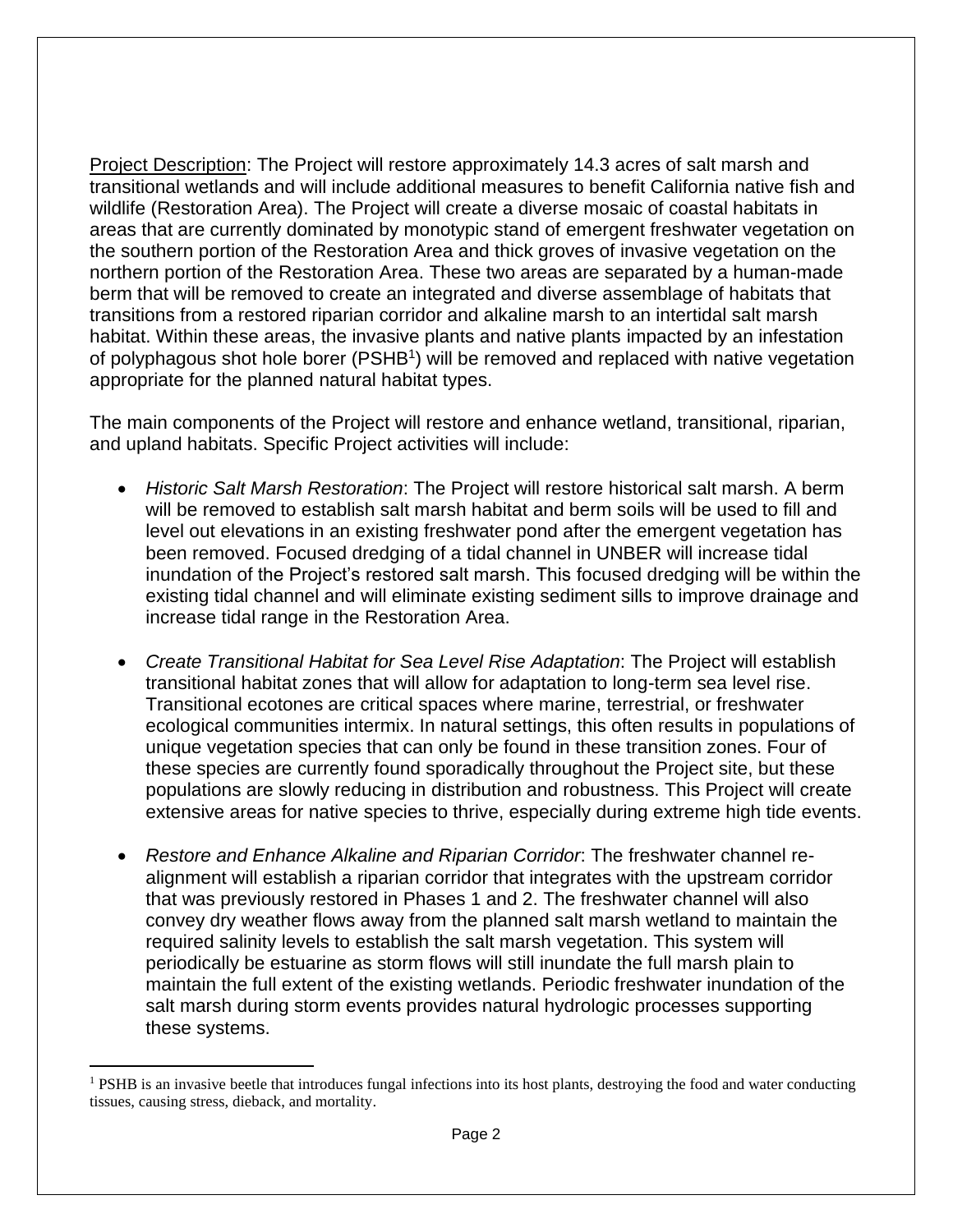- The Project will enhance and improve the native riparian habitat through select removal of invasive vegetation. The invasive plants will be replaced with native woody vegetation less desirable to PSHB. Existing mature woody vegetation that includes willows that have been infested with PSHB will be heavily pruned or removed.
- *Coastal Sage Scrub Habitat Enhancement*: Additional resiliency will be provided with the restoration and enhancement of upland coastal sage scrub (CSS) habitat at higher elevations. Healthy adjacent upland buffer habitat will reduce impacts for urban edge effects from light, noise, and erosion. CSS enhancement will take place along the northern perimeter and the area south of the current freshwater pond between the existing access roads. Additional soils resulting from the excavation of the salt marsh will be placed in the coastal sage scrub enhancement area. After soils have been placed the soil will be amended for establishment of CSS habitat followed by revegetation with native plants.
- *Reduce Accumulation and Bioavailability of Selenium*: Efforts to extend the saltwater influence into the edge of the Restoration Area will result in the restoration of tidal marsh, which also further reduces selenium bioavailability found naturally within marine deposits in the watershed. The Project also includes the realignment of Big Canyon Creek to maintain positive drainage during low flows to reduce the accumulation of selenium in the soil and vegetation and address mosquito breeding habitat.
- *Access Roads*: To support restoration maintenance/monitoring, the Project will include renovating the existing access road system within the Project site. Existing access roads and trails that are not impacted by the planned grading efforts will remain. On the eastern side of the site, a construction and long-term operations and maintenance access road will be graded outside of the designated wetland to connect with existing access roads. An access road will also be constructed along the western side of the Project site to connect Back Bay Drive to the existing berm. The berm will be removed, and the remaining access road will remain for operations and maintenance access.

By implementing these activities, the Project will restore approximately 14.3 acres of historical salt marsh, establish transitional wetlands, and restore and enhance other habitats to improve the Restoration Area's overall biological productivity and ecological function.

Stakeholder Coordination: The Project has been planned according to the Big Canyon Resource and Recreation Plan (RRMP). The RRMP provides a framework for recreational improvements and community outreach and education in the Park.

As part of the tribal outreach effort for the Project, the cultural resource consultant for the Project (ESA) contacted the California Native American Heritage Commission (NAHC) on March 18, 2018 and contacted the Gabrieleño Band of Mission Indians – Kizh Nation; the Juaneño Band of Mission Indians, Acjachemen Nation; and the San Gabriel Band of Mission Indians. The Gabrieleño Band of Mission Indians – Kizh Nation responded and requested consultation, indicating that the Project occurs within the tribe's ancestral territory. The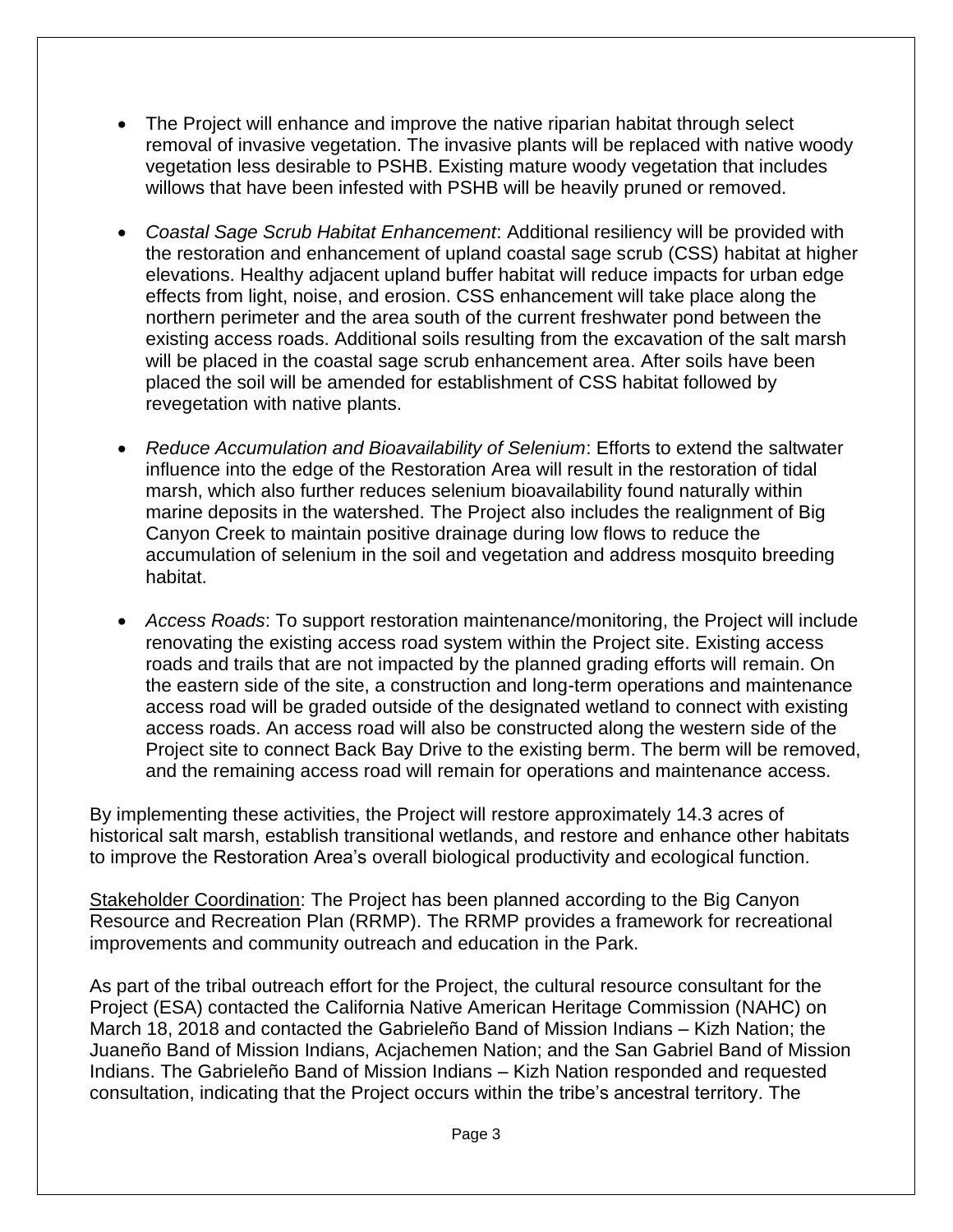Gabrieleño Band of Mission Indians – Kizh Nation requested a field visit to the Project site. On May 17, 2018, the City of Newport Beach, the Gabrieleño Band of Mission Indians – Kizh Nation, and representatives from ESA conducted a walkover of the Project site. Tribal outreach is ongoing, and NBC will continue to coordinate with involved tribal representatives. The Gabrieleño Band of Mission Indians – Kizh Nation has requested review of the cultural resources report. Meetings are being planned to review the report and any tribal comments and recommendations will be incorporated.

The following stakeholders, who serve on the Project's Technical Advisory Committee, also support this Project: U.S. Fish and Wildlife Service, State Coastal Conservancy, OPC, Wildlife Conservation Board, Orange County Vector Control, U.S. Army Corps of Engineers, the Irvine Ranch Conservancy, the University of California at Irvine, Orange County California Native Plant Society, Sea & Sage Audubon, and the Santa Ana Regional Water Quality Control Board.

## Anticipated Project Implementation Timeframes: Start date: September 2023

Completion date: December 2024

Lead Agency Request for CDFW Concurrence: On March 24, 2022, the Director of CDFW received a concurrence request from the City of Newport Beach (Lead Agency) pursuant to Public Resources Code section 21080.56, subdivision (e). The request seeks the CDFW Director's concurrence with the Lead Agency's Determination on March 24, 2022, that the Project meets certain qualifying criteria set forth in subdivisions (a) to (d), inclusive, of the same section of the Public Resources Code. The CDFW Director's concurrence is required for the Lead Agency to approve the Project relying on this section of the California Environmental Quality Act (CEQA) (Pub. Resources Code, § 21000 et seq.).

## **Concurrence Determination**

The CDFW Director concurs with the Lead Agency Determination that the Project meets the qualifying criteria set forth in Public Resources Code section 21080.56, subdivisions (a) to (d), inclusive (Concurrence).

Specifically, CDFW concurs with the Lead Agency that the Project meets all of the following conditions: (1) the Project is exclusively to conserve, restore, protect, or enhance, and assist in the recovery of California native fish and wildlife, and the habitat upon which they depend; or is exclusively to restore or provide habitat for California native fish and wildlife; (2) the Project may have public benefits incidental to the Project's fundamental purpose; (3) the Project will result in long-term net benefits to climate resiliency, biodiversity, and sensitive species recovery; and includes procedures and ongoing management for the protection of the environment; and (4) Project construction activities are solely related to habitat restoration. Pursuant to Public Resources Code section 21080.56, subdivision (g), CDFW will post this Concurrence on its CEQA Notices and Documents internet page: [https://wildlife.ca.gov/Notices/CEQA.](https://wildlife.ca.gov/Notices/CEQA)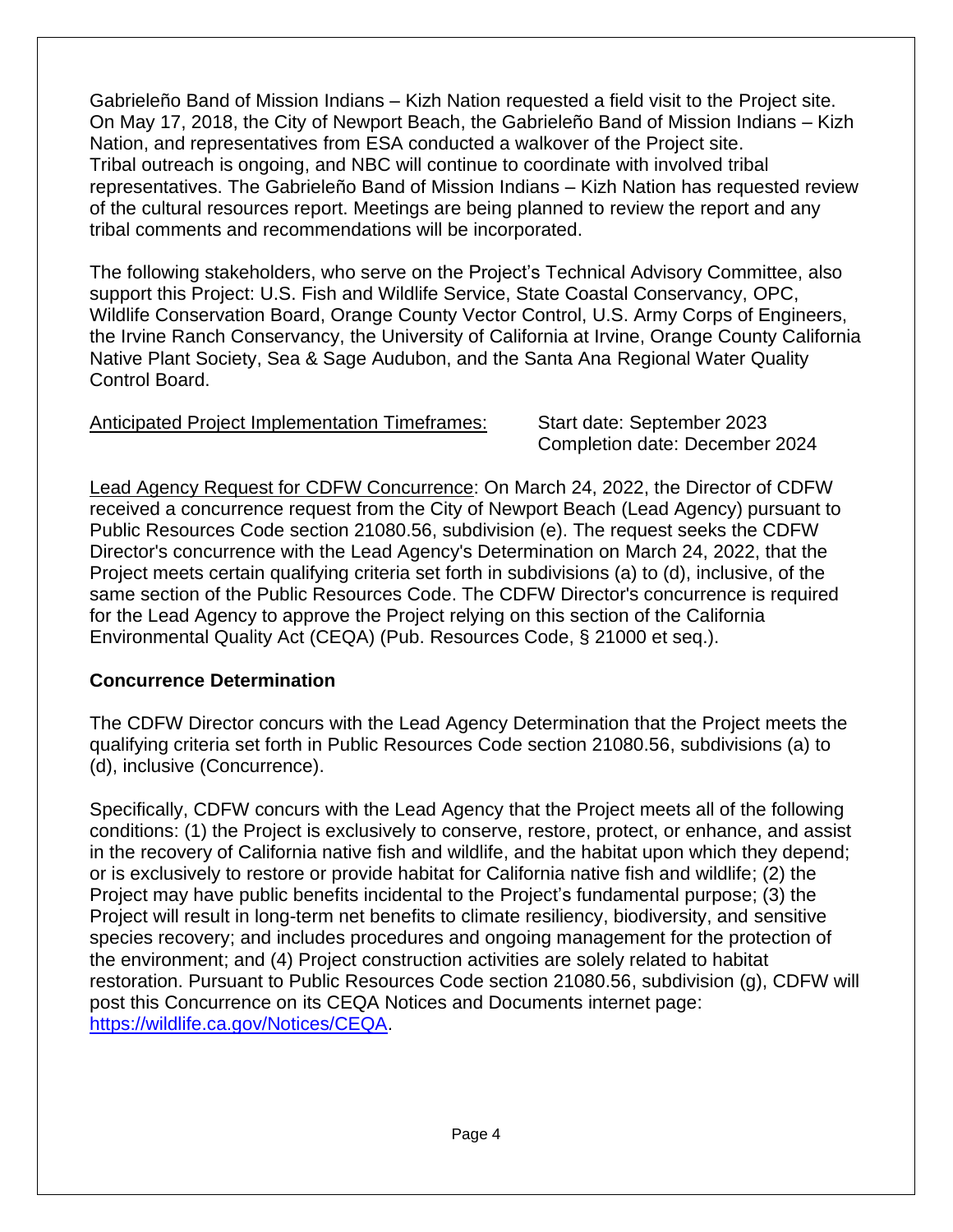The CDFW Director's concurrence is based on best available science and supported as described below by substantial evidence in CDFW's administrative record of proceedings for the Project.

The Director's determination is also based on a finding that the Project is consistent with and that its implementation will further CDFW's mandate as California's trustee agency for fish and wildlife, including the responsibility to hold and manage these resources in trust for all the people of California.

# **Discussion**

A. Pursuant to Public Resources Code section 21080.56, subdivision (a), the CDFW Director concurs with the Lead Agency that the Project will exclusively conserve, restore, protect, or enhance, and assist in the recovery of California native fish and wildlife, and the habitat upon which they depend; and restore or provide habitat for California native fish and wildlife.

The Project will replace existing degraded habitat by restoring historic salt marsh and freshwater/riparian habitat. The Project will achieve this by restoring and enhancing approximately 14.3 acres of habitat by removing non-native vegetation and allowing tidal influence and inundation within the Project site, benefitting listed and special status species. Furthermore, the Project will create transitional habitat for sea level rise adaptation, improve resiliency of restored and enhanced riparian habitat, create wet alkaline marsh habitat, enhance coastal sage scrub habitat, remove mosquito breeding habitat, reduce the accumulation and bioavailability of selenium from ponded dry weather flow events, provide educational opportunities, and maintain existing maintenance and recreational function.

B. Pursuant to Public Resources Code section 21080.56, subdivision (b), the CDFW Director concurs with the Lead Agency that the Project may have incidental public benefits.

The Project will provide incidental public access, educational, and recreational benefits resulting from the need to establish access for Project construction, operation, maintenance, and monitoring. These access routes will be kept in place for ongoing Project maintenance but will also be open to the public as walking trails around the perimeter of the Restoration Area. Existing public access roads and trails in the area that are not needed for Project access will remain.

The Project will also provide educational benefits to students from nearby disadvantaged communities. The restoration is designed to be an important educational resource for teachers bringing students to Upper Newport Bay. NBC fosters relationships with multiple southern California schools to provide ongoing educational and stewardship opportunities for over 3,000 students annually in Orange County. Upper Newport Bay, and the trails in Big Canyon are a regular destination for Early College High School and Back Bay High School students to provide ongoing monitoring and maintenance of the Restoration Area through hands on learning. Two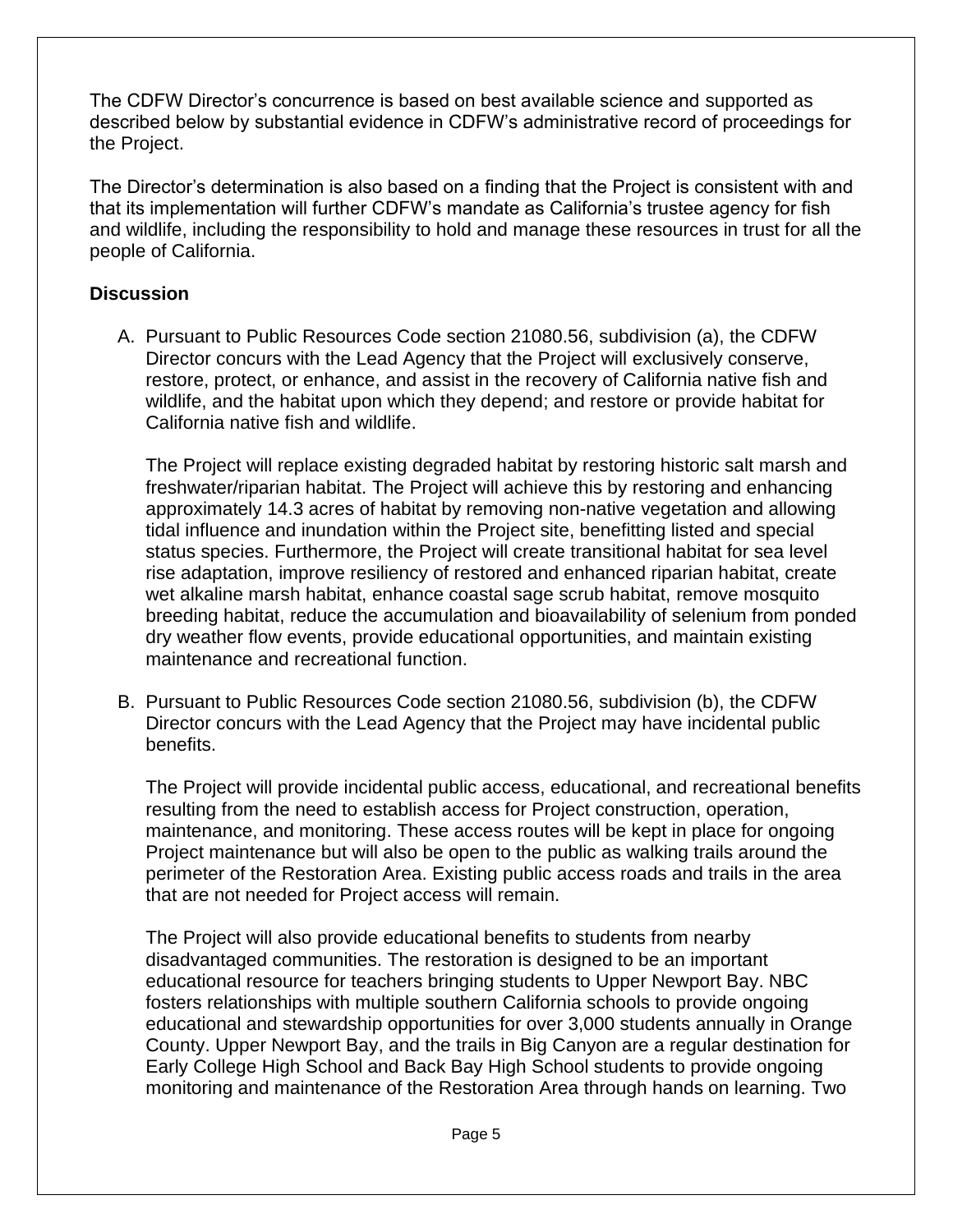programs offered by NBC, in partnership with the Orange County Department of Education and the City of Newport Beach, include Inside the Outdoors for 4th grade students and the Fostering interest in Nature (FiiN) program for 5th grade students. Both programs serve Title 1 schools in Orange County and include educational hikes, experiments, and exploring Big Canyon.

C. Pursuant to Public Resources Code section 21080.56, subdivision (c), the CDFW Director concurs with the Lead Agency that the Project will result in long-term net benefits to climate resiliency, biodiversity, and sensitive species recovery and includes procedures and ongoing management for the protection of the environment.

Long-term net benefits to climate resiliency: Restored coastal wetlands sequester carbon while also reducing coastal erosion and protecting against storm surges, thus, reducing the risks from sea level rise and extreme weather (IPCC, 2022). The Project will provide for long-term benefits to climate resiliency by establishing a more naturally resilient and beneficial ecosystem in response to sea level rise increasing the extent and inundation of tidal flows in Upper Newport Bay. The Project establishes transitional habitat to allow for migration of salt marsh habitat and species that utilize these habitats.

A priority of the Project is to incorporate resiliency into restoration design and implementation. Wetland resiliency was evaluated in the Phase 3 Feasibility Study by comparing restored and future wetland acreages considering sea-level rise amounts of 3.2 ft and 6.7 feet. The results of the wetland resiliency to sea level rise indicated an increase in salt marsh wetland area by 35% under the 3.2 ft scenario and 15% increase under the 6.7 ft. scenario. These results demonstrate sea level rise resiliency by providing for transitional zones that will become future salt marsh.

Upper Newport Bay currently supports a large acreage of subtidal, mudflat, and vegetated salt marsh habitat. Vegetated salt marsh habitat in Upper Newport Bay will likely increasingly convert to mudflat and subtidal habitat with sea level rise given the lack of large areas available for transgression of salt marsh into low-elevation upland areas. The Project provides an opportunity to support salt marsh areas with future sealevel rise to improve the overall resiliency of salt marsh in Upper Newport Bay.

Marine habitats and zones will include mud flat; low, mid, and high salt marsh; and transitional zones for future sea level rise. Numerous special status species currently found in UNBER require extensive high marsh habitat to maintain their populations. Due to the steep bluffs that flank most of Upper Newport Bay, there are very few areas where the current salt marsh vegetation can migrate upslope to keep up with future sea level rise. Therefore, this Project will not only provide resiliency to sea level rise but will also provide high tide refugia for a wide variety of wildlife during current extreme high tide events.

Long-term net benefits to biodiversity: Currently large portions of the habitats in the Project site have either been invaded by non-native plant species or are dominated by monotypic stand of native vegetation. Where non-native species like Brazilian pepper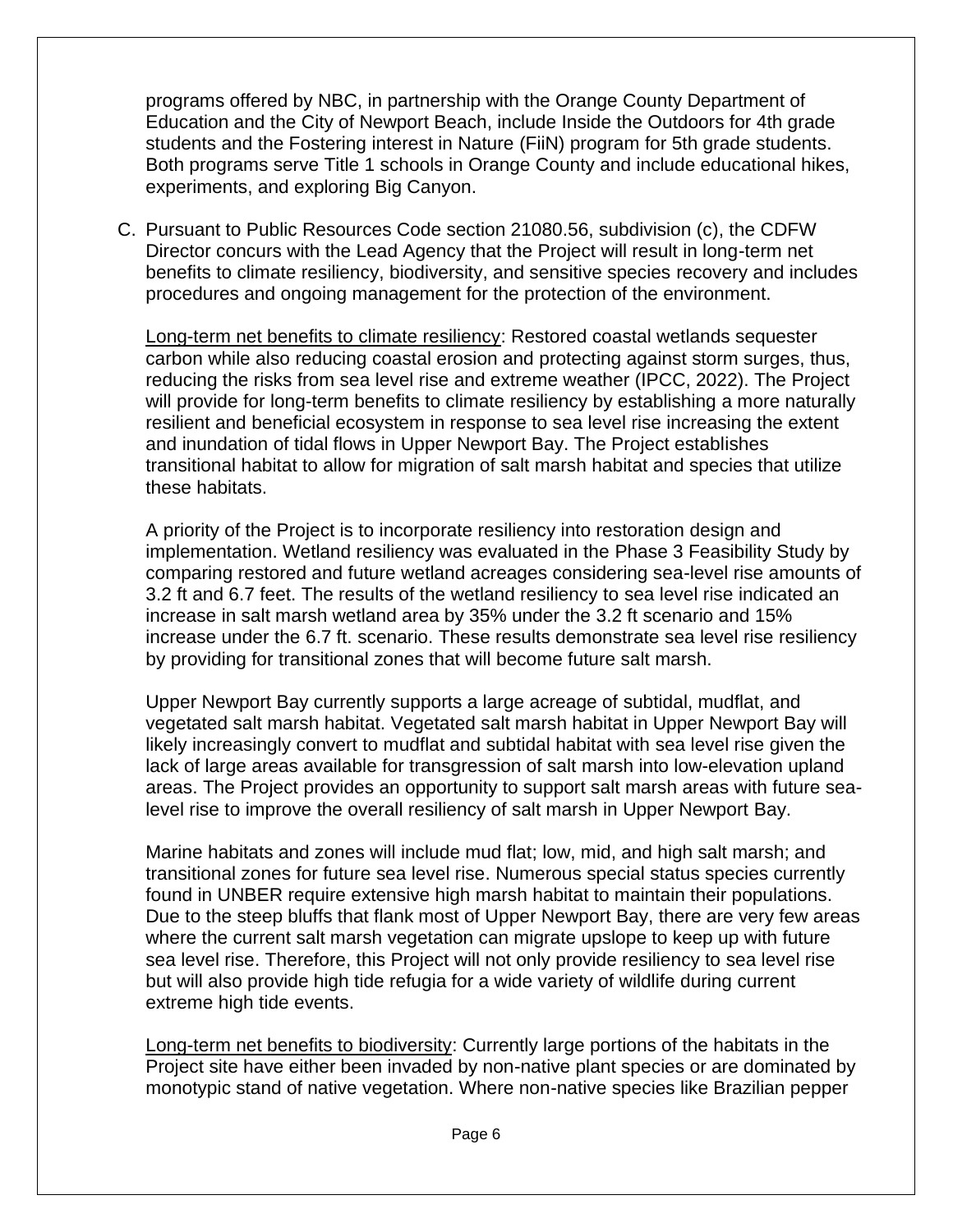trees (*Schinis terebinthifolia*) or swamp saltbush (*Atriplex amnicola*) have invaded, the biodiversity of native plant and animal populations has been negatively affected. The Project will target these non-native plant populations and control them as part of the grading plan to create a hydrological setting that will support a more balanced assemblage of native vegetation that is resilient to dominance by non-native plant species. These diverse plant communities will then support a greater diversity of native wildlife species across trophic levels.

Specifically, much of the downstream area dominated by Brazilian pepper trees will be converted to intertidal salt marsh which is well known to be a highly biologically productive ecosystem that supports a diversity of marine communities. The upstream portions of the site dominated by Brazilian pepper trees will be restored to a riparian woodland characterized by a mosaic of native tree species that will include several species of willow (*Salix* spp.), western sycamore (*Platanus racemosa*), Fremont's cottonwood (*Populus fremontii*), Mexican elderberry (*Sambucus nigra* ssp*. caerulea*), white alder (*Alnus rhombifolia*), and coast live oak (*Quercus agrifolia*). This woodland will be supported by an understory of mulefat (*Baccharis salicifolia*) and an herbaceous native vegetation stratum composed of rushes, grasses, and sedges. This layering of canopies does not currently exist in the Brazilian pepper tree groves and therefore the site does not support bird species like the least Bell's vireo (*Vireo bellii pusillus*) that thrive in these layered canopy conditions.

Upland areas that have become invaded by swamp saltbush will be selectively recontoured in order to eliminate the non-native plant infestation and promote the establishment of a diverse assemblage of Diegan coastal sage scrub which will expand potential breeding habitat for the federally Threatened and California Species of Special Concern coastal California gnatcatcher (*Polioptila californica californica*).

The same approach to creating a long-term net benefit to biodiversity will be taken in areas that are currently dominated by monotypic stands of emergent vegetation. For example, the existing freshwater marsh is composed almost exclusively of dense stands of cattails (*Typha* spp*.*). This restoration Project will recontour the stream so that water is focused through a narrower channel that will not pond. This will create intermittently saturated wetland soils that can support a diverse willow woodland habitat in areas currently dominated by cattails. This will also create riparian benches that can support alkali and brackish marsh habitat which can support certain sensitive species like southwestern spiny rush (*Juncus acutus*) which in turn provides potential breeding habitat for the state and federally Endangered and state Fully Protected lightfooted Ridgway's rail (*Rallus obsoletus levipes*).

Long-term net benefits to sensitive species recovery: The Project will fulfill multiple objectives that include restoring approximately 14.3 acres of historical salt marsh, establishment of transitional wetlands, and additional habitat restoration and enhancement to improve the site's biological productivity and ecological function. Collectively, these activities will contribute to long-term net benefits for seven observed special status wildlife species and six observed special status plant species. In addition, the Project is expected to benefit and contribute to recovery for up to 17 other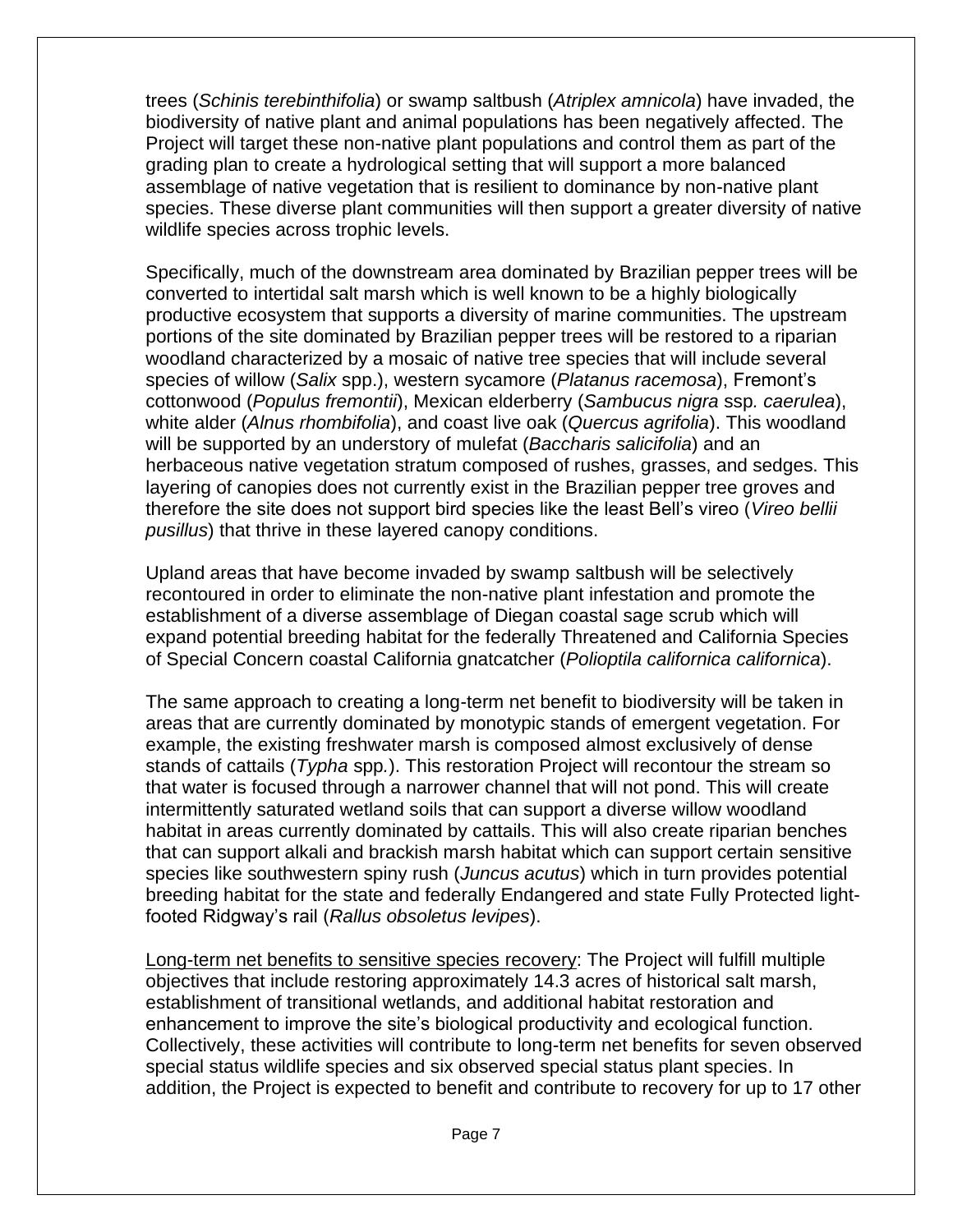common and special status wildlife species with high to moderate potential to occur in the vicinity of the Project and three other special status plant species with a moderate potential to occur.

The following sensitive wildlife species were observed within the Project site:

- Coastal California gnatcatcher: The coastal California gnatcatcher (CAGN) is a federally Threatened species and a California Species of Special Concern.
- Yellow warbler (*Setophaga petechia*): Yellow warbler, a California Species of Special Concern and a federal Bird of Conservation Concern.
- Least Bell's vireo: Least Bell's vireo (LBV) is a federally and state listed species and is a covered species under the Orange County NCCP.
- Western mastiff bat (*Eumops perotis californicus*): The western mastiff bat is a California Species of Special Concern.
- Western red bat (*Lasiurus blossevillii*): Western red bat is a California Species of Special Concern.
- Light-footed Ridgway's rail: Light-footed Ridgeway's rail is listed as Endangered by both the federal Endangered Species Act and the California Endangered Species Act.

Other documented common and special-status wildlife species that may have the moderate to high potential to use the Project site as suitable habitat include: sharpshinned hawk (*Accipiter striatus*); Cooper's hawk (*Accipiter cooperii*); great blue heron (*Ardea herodias*); red-shouldered hawk (*Buteo lineatus*); Swainson's hawk (*Buteo swainsoni*); Osprey (*Pandion haliaetus*); northern harrier (*Circus hudsonius*); southwestern willow flycatcher (*Empidonax traillii extimus*); merlin (*Falco columbarius*); American peregrine falcon (*Falco peregrinus anatum*); yellow-breasted chat (*Icteria virens*); least bittern (*Ixobrychus exilis*); loggerhead shrike (*Lanius ludovicianus);* Belding's savannah sparrow (*Passerculus sandwichensis beldingi*); pallid bat (*Antrozous pallidus*); San Diego desert woodrat (*Neotoma lepida intermedia*); and southern California saltmarsh shrew (*Sorex ornatus salicornicus*).

The following sensitive plant species were observed within or adjacent to the Project site:

- Salt marsh bird's beak (*Chloropyron maritimum* ssp. *maritimum*): is a hemiparasitic annual herb listed as federally- and state-Endangered and designated as a California Rare Plant Rank (CRPR) list 1B.2 species.
- Southern tarplant (*Centromadia parryi* ssp. *australis*): Southern tarplant is an annual herb designated as CRPR 1B.1.
- California boxthorn (*Lycium californicum*): California boxthorn is a perennial shrub designated as CRPR 4.2.
- Estuary seablite: Estuary seablite is a perennial shrub designated as CRPR 1B.2.
- Southwestern spiny rush: Southwestern spiny rush is a perennial grass-like herb designated as CRPR 4.2.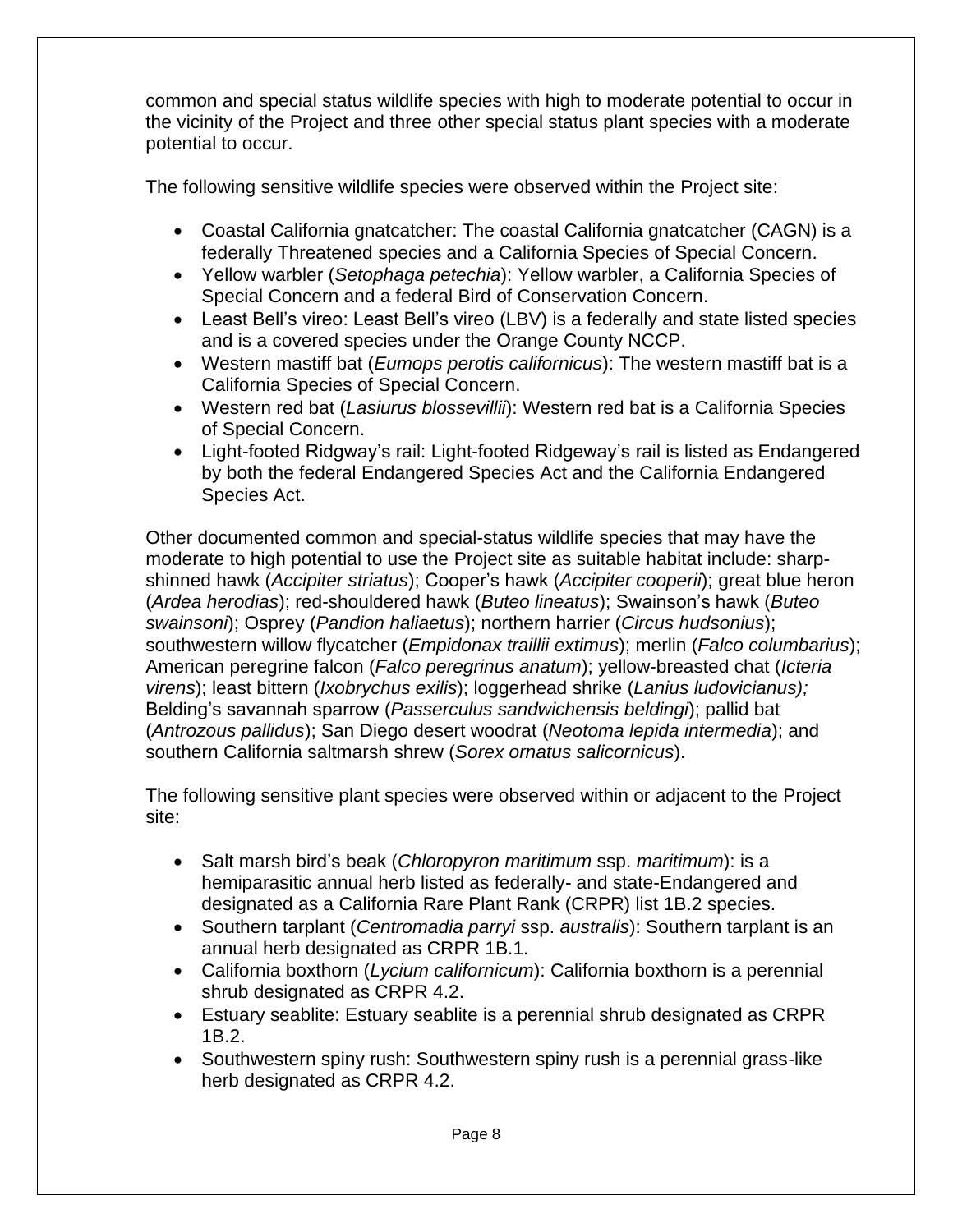• Woolly seablite (*Suaeda taxifolia*): is a perennial shrub designated as CRPR 4.2.

Three additional special-status plant species were not observed within or immediately adjacent to the Project site, but have a moderate potential to occur based on a presence of suitable habitat: aphanisma (*Aphanisma blitodes*); south coast saltscale (*Atriplex pacifica*); and lucky morning-glory (*Calystegia felix*)

Procedures and Ongoing Management for the Protection of the Environment: A Habitat Restoration Plan (HRP) will be prepared as part of the final design package, which will govern restoration measures and the collection of monitoring data to assess the effectiveness toward the various goals and objectives of the program. The habitat monitoring program, to be described in more detail in the HRP, will provide an implementation plan to ensure the successful restoration of wetlands. The program will include a restoration work plan with recommended methodologies for site preparation, seeding/planting, irrigation, etc.; a maintenance plan; specific monitoring and reporting requirements, including site performance standards; and a description of long-term management of the restoration areas described in the Biological Technical Report. This document will also be used to inform potential future adaptive management decisions and actions. The post-construction monitoring phase will identify a post implementation timeframe that focuses on meeting restoration permit conditions and/or success criteria. Once those criteria are met, monitoring and management will shift over to the long-term program focused on adaptive management discussed below.

Biologically sensitive area protection will be established prior to construction and periodically monitored. Water quality protection during construction will be monitored based on a pre-construction Quality Assurance Project Plan (QAPP) and Sampling and Analysis Plan (SAP), to be developed prior to construction. The following Avoidance & Mitigation Measures/Design Features, when applied, would avoid/mitigate potential negative impacts to biological resources resulting from implementation of the project.

- Contractor Education: A pre-project training session conducted by the Project Biologist will be performed with all personnel involved working in the field prior to any removal efforts. The Project Biologist will discuss the limitation associated with the project including breeding season limitations, avoidance areas, access routes, and removal techniques.
- Biological Monitoring: The Project Biologist, who must meet certain qualifications criteria, shall be onsite during initial ground disturbing activities, including but not limited to, vegetation removal, tree removal or trimming, and restoration planting as well as during construction.
- Nesting Birds: Impacts to nesting birds would be avoided by conducting all clearing and grubbing activities outside of the bird breeding season (February 15 to August 31; January 15 to August 31 for raptors). If breeding season cannot be avoided, additional measures will be implemented.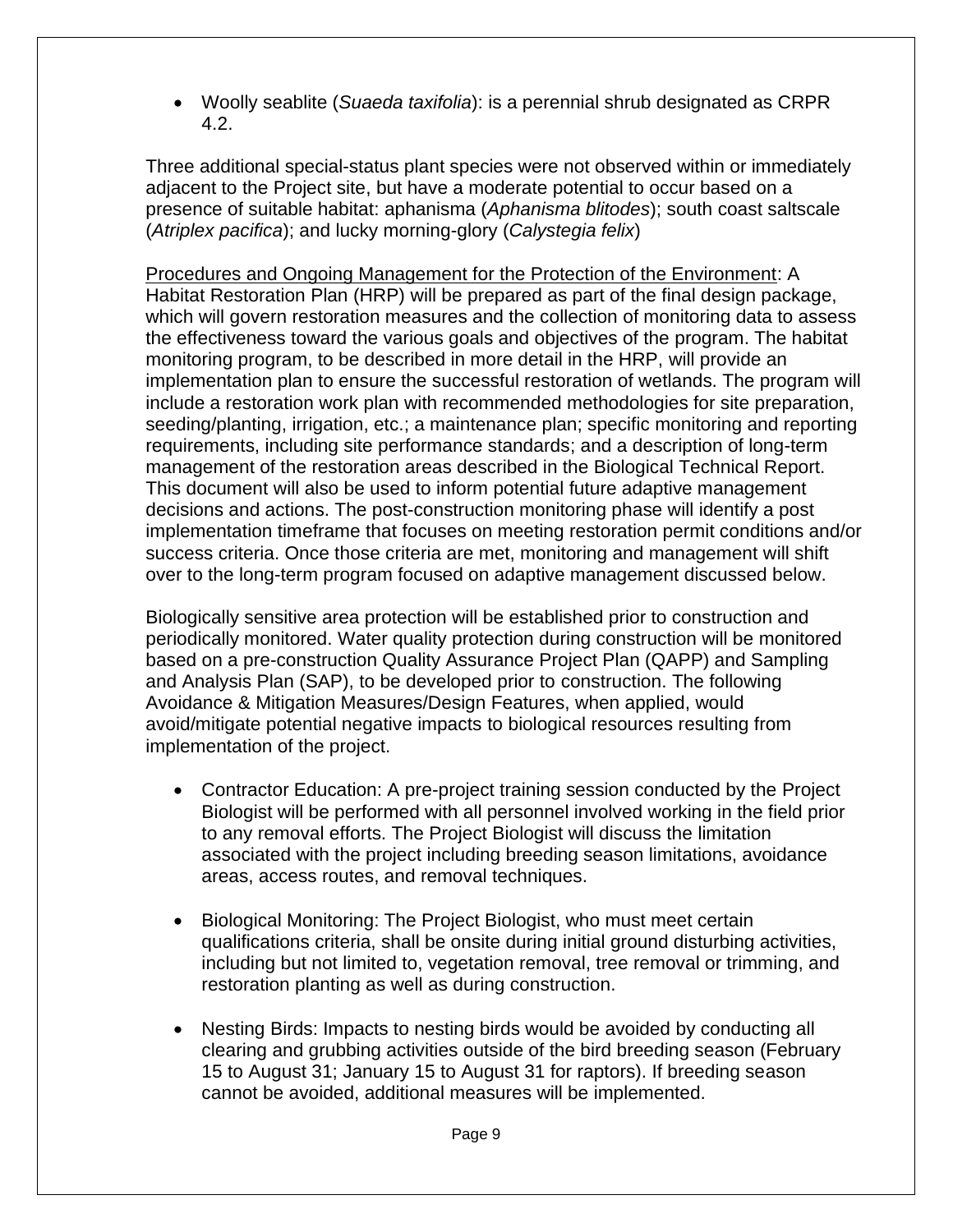- Equipment: Contractor equipment will be checked for leaks prior to operation and repaired as necessary. The changing of oil, refueling, and other actions that could result in a release of a hazardous substance will be restricted to designated areas that are a minimum of 100 feet from the creek channel, waterways, special-status plants, or sensitive habitats. Any designated fueling areas, including for refueling of chain saws or other handheld equipment shall be demarcated in the field by berms, sandbags, or other artificial barriers designed to further prevent accidental spills. Accidental spills of hazardous substances will be immediately contained, cleaned up, and properly disposed.
- Approved Chemicals: Only California Certified contractors (QAC, Qualified Applicators Certification) shall be permitted to apply herbicide. The Restoration Contractor shall follow guidelines outlined in the Habitat Restoration Plan prepared for the project.
- Coastal California Gnatcatcher (CAGN): For construction activities taking place between February 15 and August 15 the Project Biologist shall oversee installation of noise reduction measures.
- As described in the Project's Biological Technical Report, a long-term vegetation maintenance strategy will be implemented. PSHB control measures will also be implemented.
- D. Pursuant to Public Resources Code section 21080.56, subdivision (d), the CDFW Director concurs with the Lead Agency that the Project does not include any construction activities, except those solely related to habitat restoration. The Projectrelated construction activities described are all related to the overall goal of the Project to restore or enhance habitat within the Project site. No building structures are proposed as part of this Project.

Restoration activities will begin with the installation of construction stormwater pollution prevention best management practices (BMPs) in accordance with the Project's Stormwater Pollution Prevention Plan (SWPPP). Following the installation of stormwater BMPs, Project restoration work will occur in phases for a duration of five to six months. The following schedule presents the implementation phases, the activities to be completed under each phase, and the duration of the activities. Several activities will run concurrently to achieve the overall implementation schedule of approximately five months. All grading will take place outside of nesting season (September 1 - January 31).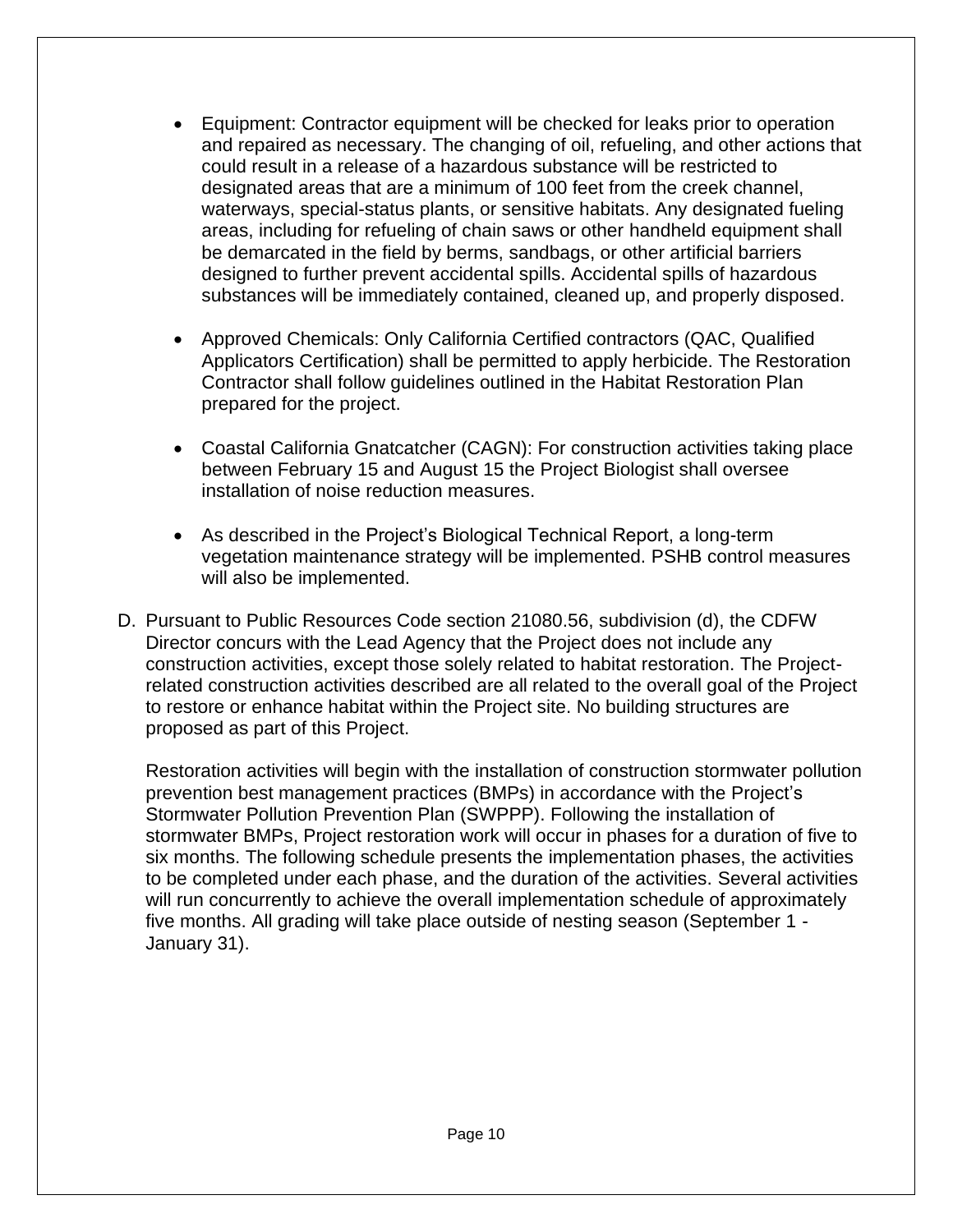| <b>Phase</b>                             | <b>Activity</b>                         | <b>Duration</b> |
|------------------------------------------|-----------------------------------------|-----------------|
| Mobilization, Access, Road               | Site preparation - Erosion and Sediment | 1-3 weeks       |
| <b>Construction &amp; Invasive Plant</b> | Control & Access Road Construction      |                 |
| Removal                                  | Clearing and Grubbing                   | 2-6 weeks       |
| Salt Marsh Grading, Tidal Channel        | <b>Excavation &amp; Grading</b>         | 10-12 weeks     |
| Focused Dredging, Soil Placement on      | On-site Filling in Upland Areas         | 2-4 weeks       |
| <b>Upland Area</b>                       | Fine Site Grading                       | 2-3 weeks       |
| Site Replanting for Restoration and      | Temporary Irrigation                    | 2-4 weeks       |
| Enhancement                              | Soil Amendments                         | 2-3 weeks       |
|                                          | Plantings for Salt Marsh, Riparian,     | 6-8 weeks       |
|                                          | Alkaline Marsh & Upland Habitats        |                 |

Clearing and grubbing activities with the construction of the access roads will initiate the construction after the erosion and sediment controls are installed. Grading will then occur to establish the salt marsh and transitional habitats within the Restoration Area. Focus dredging of the tidal channel will occur during site grading. Placement of soil from the salt marsh grading to the upland area will be conducted during the grading activities. The total earthwork cut volume is anticipated to be approximately 37,000 cubic yards. Earthwork fill will be placed in the marsh pond area once the vegetation has been removed. Additional placement areas are anticipated in upland areas. No material is anticipated for off-haul.

#### **Scope and Reservation of Concurrence**

This Concurrence is based on the proposed Project as described by the Lead Agency Determination and the request for concurrence submitted to CDFW on March 24, 2022. If there are any subsequent changes to the Project that affect or otherwise change the Lead Agency's Determination on March 24, 2022, the Lead Agency, or any other public agency that proposes to carry out or approve the Project, shall submit a new Lead Agency Determination and request for concurrence from CDFW pursuant to Public Resources Code section 21080.56.

Any other public agency that proposes to carry out or approve the Project, including CDFW, shall exercise their independent judgment as required by law and determine whether Public Resources Code section 21080.56 applies. If any public agency determines in an exercise of its independent judgment the statutory exemption applies, this Concurrence shall remain in effect and no separate concurrence from CDFW shall be required if that public agency determination is based on the proposed Project as described by the Lead Agency Determination and the request for concurrence submitted to CDFW on March 24, 2022, and no Project changes or changes in condition could affect that Lead Agency Determination.